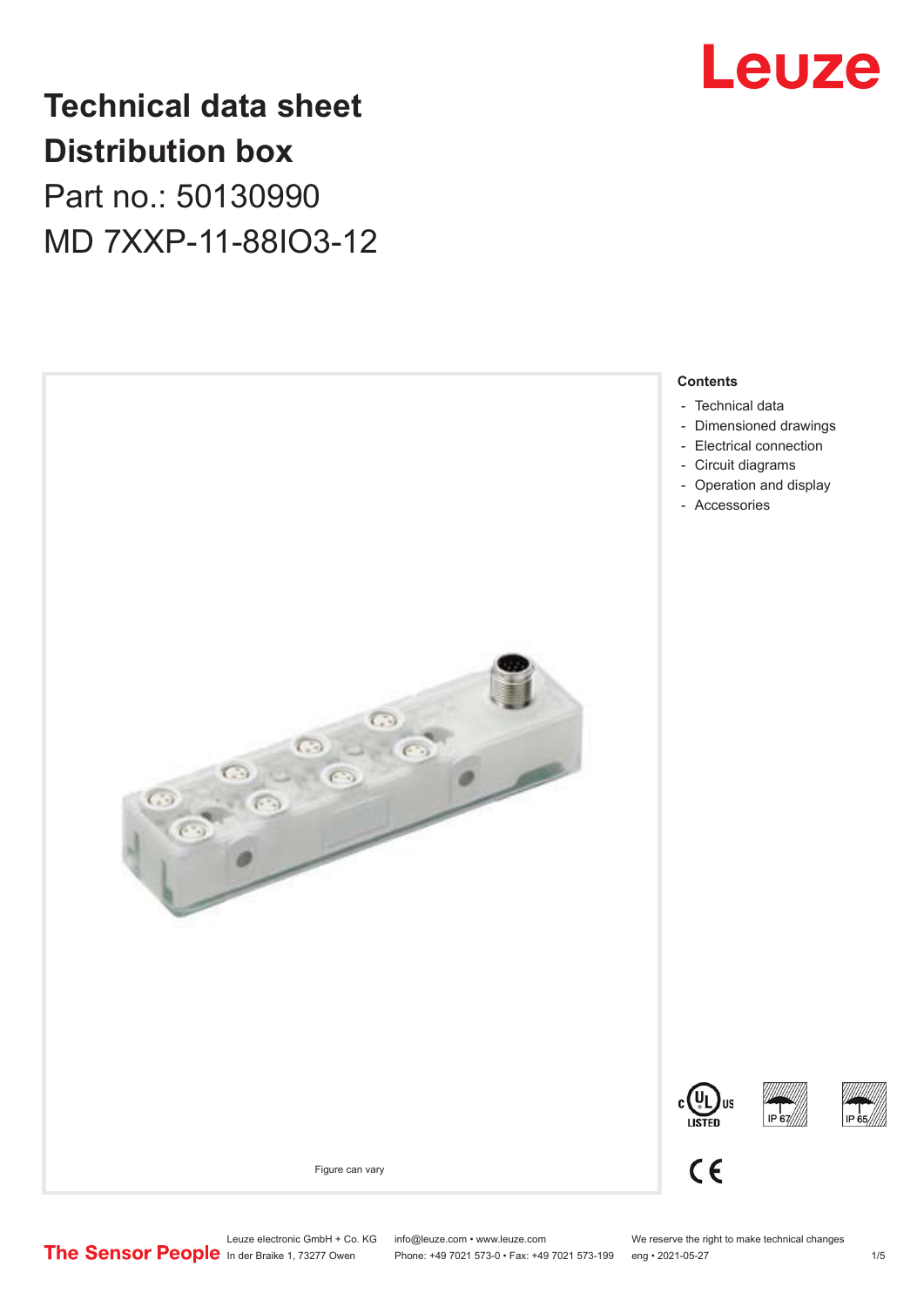### <span id="page-1-0"></span>**Technical data**

## Leuze

| <b>Electrical data</b>               |                           | <b>Mechanical data</b>         |                               |
|--------------------------------------|---------------------------|--------------------------------|-------------------------------|
|                                      |                           | Design                         | Cubic                         |
| <b>Inputs</b>                        |                           | Dimension (W x H x L)          | 30 mm x 31.5 mm x 127 mm      |
| <b>Switching element</b>             | <b>PNP</b>                | <b>Housing material</b>        | Plastic                       |
|                                      |                           | Net weight                     | 127 <sub>g</sub>              |
| Performance data                     |                           | <b>Screw tightening torque</b> | 0 N·m                         |
| <b>Total current</b>                 | 1.5A                      |                                |                               |
| Input data logic                     |                           | <b>Operation and display</b>   |                               |
| Nominal input voltage U <sub>N</sub> | 24 V DC                   | Type of display                | LED                           |
| <b>Connection</b>                    |                           | <b>Environmental data</b>      |                               |
|                                      |                           | Ambient temperature, operation | $-20$ 70 °C, Depending on the |
| <b>Master connection</b>             |                           |                                | connected cable               |
| <b>Type of connection</b>            | Connector                 |                                |                               |
| <b>Function</b>                      | Connection to the control | <b>Certifications</b>          |                               |
| <b>Thread size</b>                   | M12                       | Degree of protection           | IP 65                         |
| No. of pins                          | $12 - pin$                |                                | IP 67                         |
| Encoding                             | A-coded                   | <b>Certifications</b>          | c UL US                       |
| <b>Type</b>                          | Male                      |                                |                               |
|                                      |                           | <b>Classification</b>          |                               |
| <b>Distribution box connections</b>  |                           | <b>Customs tariff number</b>   | 85369010                      |
| <b>Number of connections</b>         | 8 Piece(s)                | eCl@ss 5.1.4                   | 27279201                      |
| <b>Thread size</b>                   | M <sub>8</sub>            | eCl@ss 8.0                     | 27279219                      |
| No. of pins                          | $3 - pin$                 | eCl@ss 9.0                     | 27440108                      |
| Encoding                             | A-coded                   | eCl@ss 10.0                    | 27440108                      |
| <b>Type</b>                          | Female                    | eCl@ss 11.0                    | 27440108                      |
| <b>Material</b>                      | Plastic                   | <b>ETIM 5.0</b>                | EC002585                      |
| <b>Material of O-ring seal</b>       | <b>TPU</b>                | <b>ETIM 6.0</b>                | EC002585                      |
| <b>Material of contacts</b>          | Gold-plated               | <b>ETIM 7.0</b>                | EC002585                      |
| Operating current per contact        | 1.5A                      |                                |                               |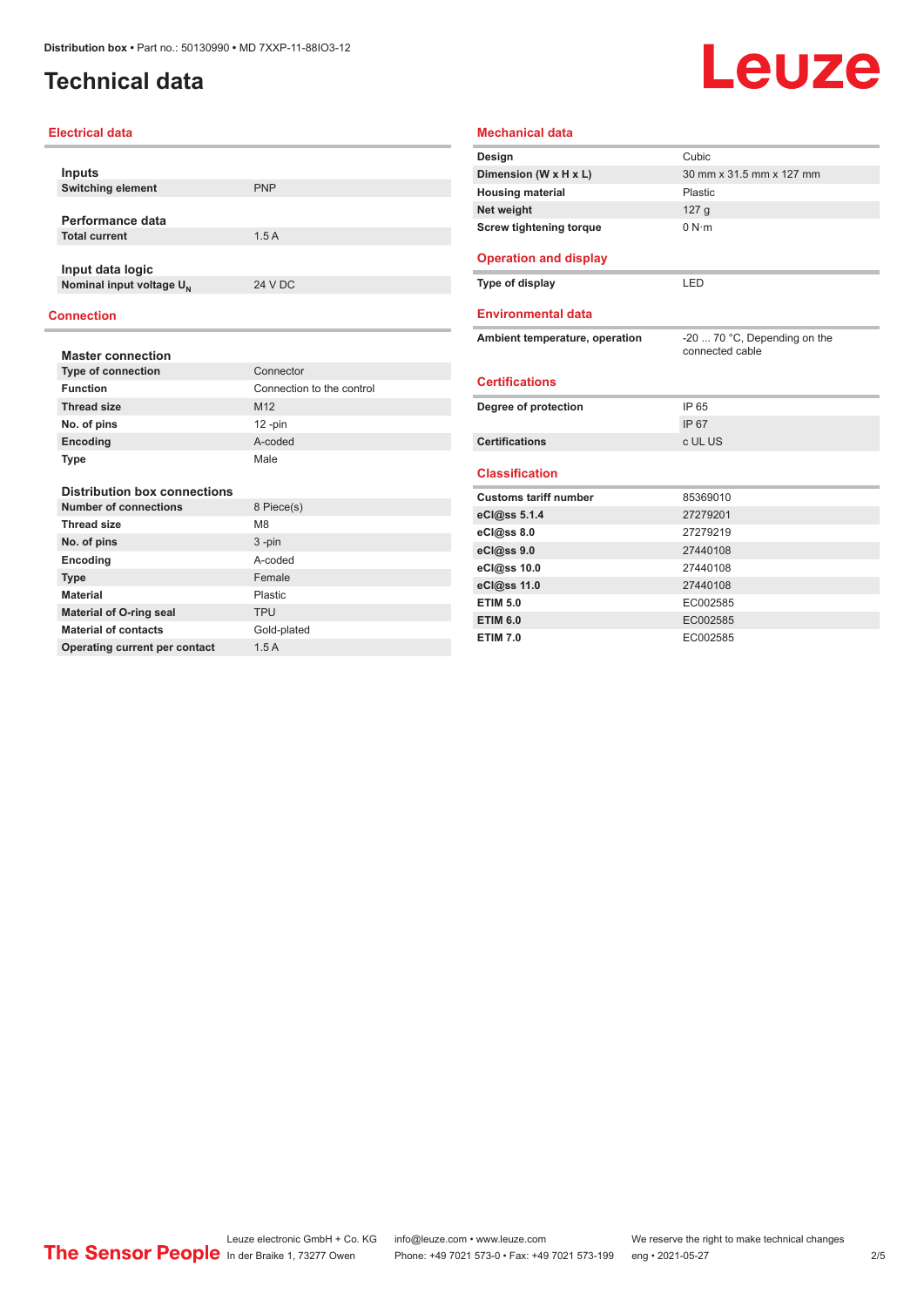### <span id="page-2-0"></span>**Dimensioned drawings**

All dimensions in millimeters





### **Electrical connection**

| <b>Brown</b> |
|--------------|
|              |
| <b>Blue</b>  |
| White        |
| Green        |
| Pink         |
| Yellow       |
| <b>Black</b> |
| Gray         |
| Red          |
| Violet       |
| Gray / Pink  |
| Blue / Red   |
|              |



### **Pin Pin assignment Conductor Conductor Color**

|        |        | <b>Brown</b>    |
|--------|--------|-----------------|
| ີ<br>ა | $\sim$ | <b>Blue</b>     |
| л      | . ت    | See table above |

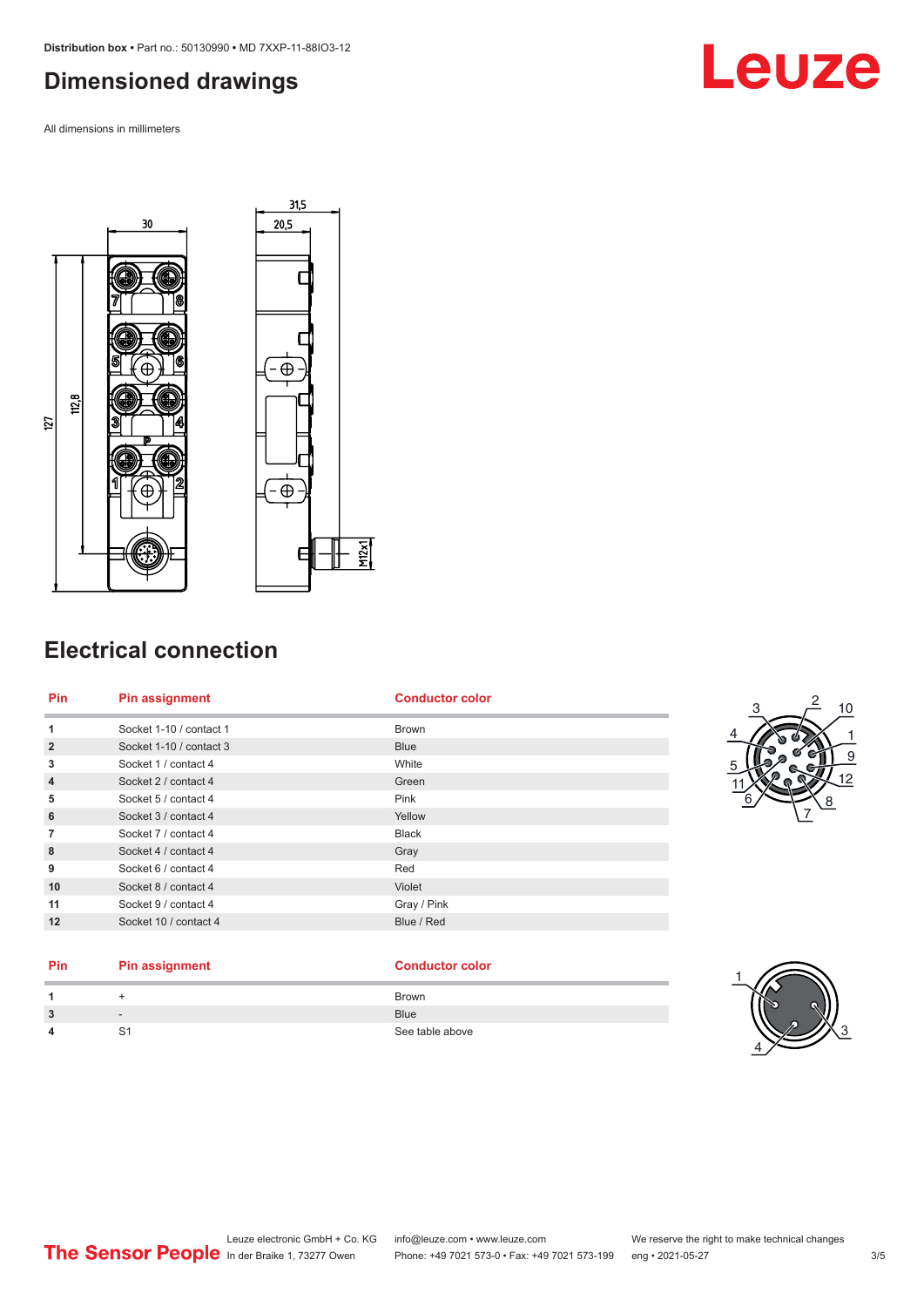### <span id="page-3-0"></span>**Circuit diagrams**

# Leuze



### **Operation and display**

| <b>LED</b>     | Display                  | <b>Meaning</b>            |
|----------------|--------------------------|---------------------------|
|                | Green, continuous light  | Operating voltage applied |
| $\overline{2}$ | Yellow, continuous light | Signal 1                  |

### **Accessories**

### Connection technology - Connection cables

|  | Part no. | <b>Designation</b>     | <b>Article</b>   | <b>Description</b>                                                                                                                                           |
|--|----------|------------------------|------------------|--------------------------------------------------------------------------------------------------------------------------------------------------------------|
|  | 50139769 | KD U-M12-CA-P1-<br>020 | Connection cable | Connection 1: Connector, M12, Axial, Female, A-coded, 12-pin<br>Connection 2: Open end<br>Shielded: No<br>Cable length: 2,000 mm<br>Sheathing material: PUR  |
|  | 50139770 | KD U-M12-CA-P1-<br>050 | Connection cable | Connection 1: Connector, M12, Axial, Female, A-coded, 12-pin<br>Connection 2: Open end<br>Shielded: No<br>Cable length: 5,000 mm<br>Sheathing material: PUR  |
|  | 50139771 | KD U-M12-CA-P1-<br>100 | Connection cable | Connection 1: Connector, M12, Axial, Female, A-coded, 12-pin<br>Connection 2: Open end<br>Shielded: Yes<br>Cable length: 2,000 mm<br>Sheathing material: PUR |